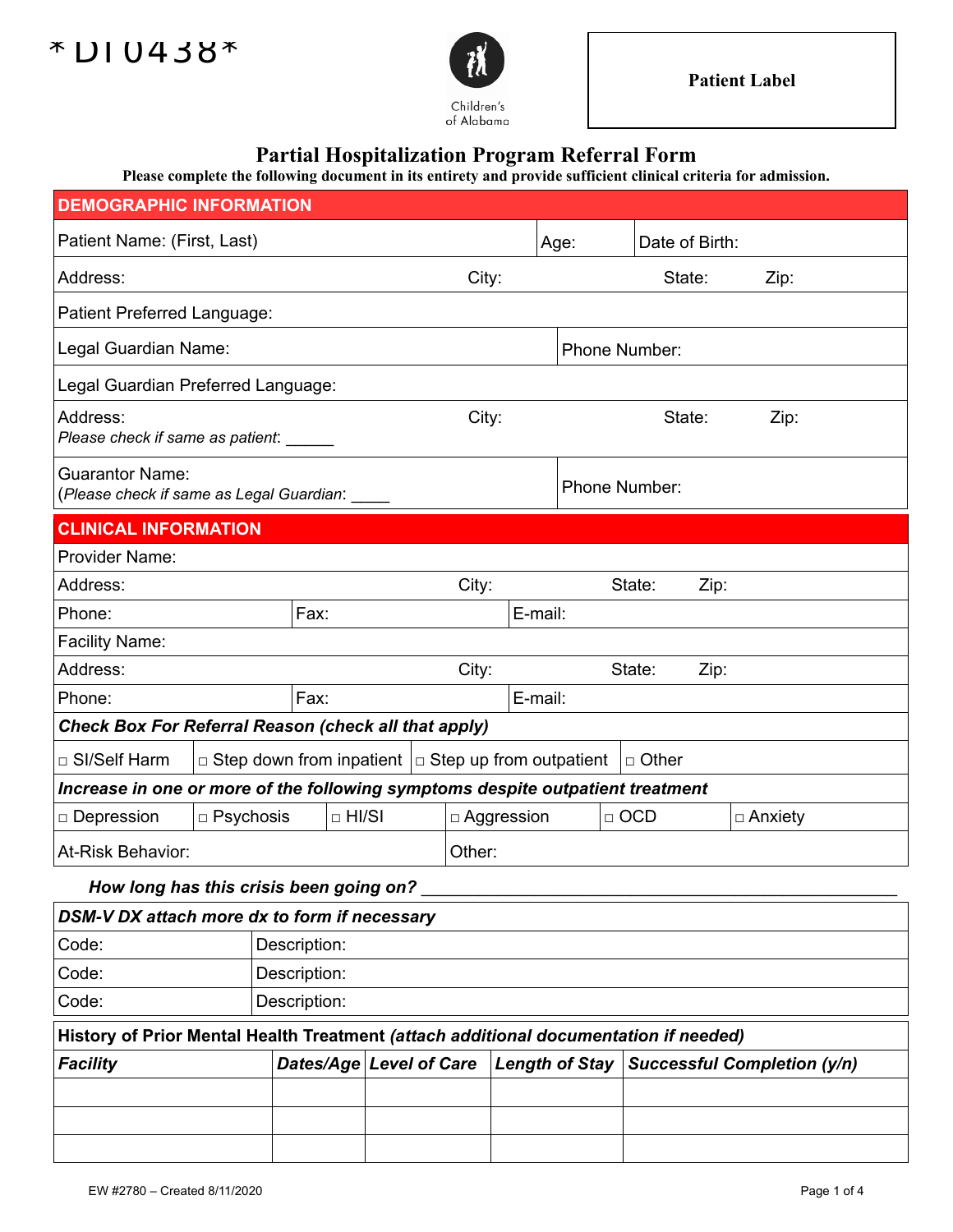



| <b>CLINICAL INFORMATION (continued)</b>                                                                                                              |                 |                         |                   |                 |                                    |  |  |  |  |
|------------------------------------------------------------------------------------------------------------------------------------------------------|-----------------|-------------------------|-------------------|-----------------|------------------------------------|--|--|--|--|
| History of Prior Mental Health Treatment (attach additional documentation if needed)                                                                 |                 |                         |                   |                 |                                    |  |  |  |  |
| <b>Facility</b>                                                                                                                                      |                 | Dates/Age Level of Care | Length of Stay    |                 | <b>Successful Completion (y/n)</b> |  |  |  |  |
|                                                                                                                                                      |                 |                         |                   |                 |                                    |  |  |  |  |
|                                                                                                                                                      |                 |                         |                   |                 |                                    |  |  |  |  |
|                                                                                                                                                      |                 |                         |                   |                 |                                    |  |  |  |  |
|                                                                                                                                                      |                 |                         |                   |                 |                                    |  |  |  |  |
| Patient presents symptoms of eating disorder: DYes<br>$\square$ No                                                                                   |                 |                         |                   |                 |                                    |  |  |  |  |
| Does this patient have an active diagnosis of substance use disorder, severe?<br>$\square$ Yes<br>$\square$ No                                       |                 |                         |                   |                 |                                    |  |  |  |  |
| SOCIAL AND BEHAVIORAL HEALTH HISTORY                                                                                                                 |                 |                         |                   |                 |                                    |  |  |  |  |
| <b>Current Behavioral Health Provider:</b>                                                                                                           |                 |                         |                   |                 |                                    |  |  |  |  |
| Phone:                                                                                                                                               | Email:          |                         |                   |                 |                                    |  |  |  |  |
| Does the patient have a history of aggression or current aggression towards others? $\square$ Yes $\square$ No                                       |                 |                         |                   |                 |                                    |  |  |  |  |
| Does the patient have a history of sexual perpetration? DYes<br>$\square$ No                                                                         |                 |                         |                   |                 |                                    |  |  |  |  |
| If Yes, to either question please explain:                                                                                                           |                 |                         |                   |                 |                                    |  |  |  |  |
| Does the patient have any current or pending legal charges that would prevent them from participating<br>or attending treatment? DYes<br>$\sqcap$ No |                 |                         |                   |                 |                                    |  |  |  |  |
| Does the patient have any history of legal involvement (Including DHR)<br>$\square$ No<br>$\square$ Yes                                              |                 |                         |                   |                 |                                    |  |  |  |  |
| School Name:<br>Grade:<br>504 Plan:<br>$\square$ No<br>$\square$ Yes                                                                                 |                 |                         |                   |                 |                                    |  |  |  |  |
| Are there any developmental or cognitive delays that would impact participation in treatment?                                                        |                 |                         |                   |                 |                                    |  |  |  |  |
| $\Box$ No<br>$\square$ Yes<br>If Yes, please explain:                                                                                                |                 |                         |                   |                 |                                    |  |  |  |  |
| Problems in School (check all that apply)                                                                                                            |                 |                         |                   |                 |                                    |  |  |  |  |
| □ None                                                                                                                                               | □ Tardiness     | □ Motivation            | $\Box$ Aggression |                 | □ Peers                            |  |  |  |  |
| □ Learning Ability<br>□ Truancy                                                                                                                      |                 | $\Box$ Fighting         | $\Box$ Attention  |                 | $\Box$ Authority                   |  |  |  |  |
| □ Substance Use<br>□ Victim of Bullying                                                                                                              | □ Concentration | □ Homework              |                   | $\Box$ Bullying |                                    |  |  |  |  |
| □ Other:                                                                                                                                             |                 |                         |                   |                 |                                    |  |  |  |  |
| Strengths in School:                                                                                                                                 |                 |                         |                   |                 |                                    |  |  |  |  |
| Limitations in School:                                                                                                                               |                 |                         |                   |                 |                                    |  |  |  |  |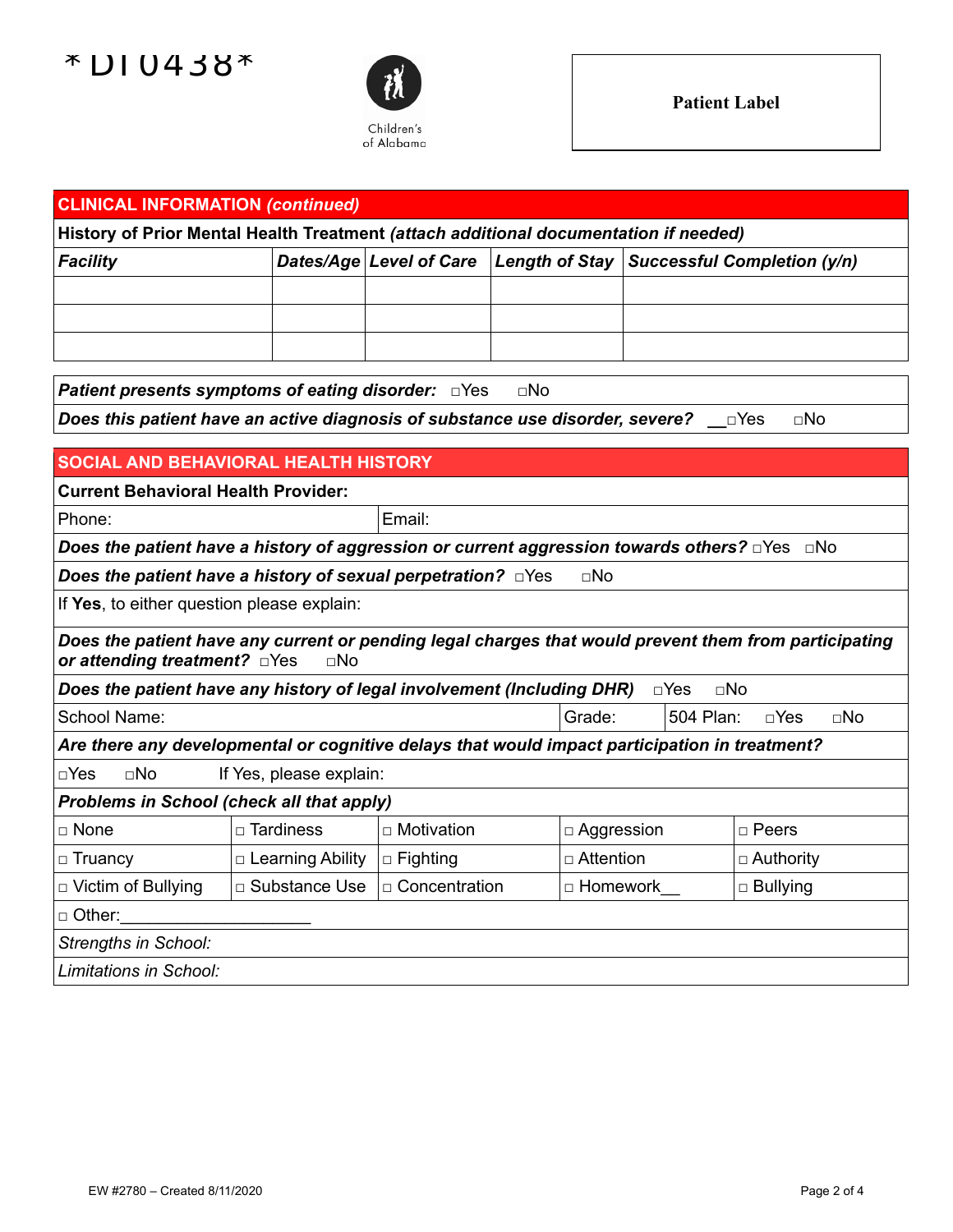## $*$ DI0438 $*$



| <b>MEDICATIONS/MEDICAL HISTORY</b>                                                                   |                    |                 |                         |               |                                                          |                              |                        |                 |                   |  |  |
|------------------------------------------------------------------------------------------------------|--------------------|-----------------|-------------------------|---------------|----------------------------------------------------------|------------------------------|------------------------|-----------------|-------------------|--|--|
| Primary Care Physician Name                                                                          |                    |                 |                         |               | Phone                                                    |                              |                        |                 |                   |  |  |
| Allergies/Intolerances:                                                                              |                    | No <sub>1</sub> | Yes $\Box$              |               | If yes, please list:                                     |                              |                        |                 |                   |  |  |
| <b>Current Medications:</b>                                                                          |                    | None $\Box$     | Yes                     |               | If yes please list below, attach documents if necessary. |                              |                        |                 |                   |  |  |
| Name                                                                                                 |                    | Dosage          |                         |               | Route of Admin                                           |                              | <b>Last Dose</b>       |                 | <b>Indication</b> |  |  |
|                                                                                                      |                    |                 |                         |               |                                                          |                              |                        |                 |                   |  |  |
|                                                                                                      |                    |                 |                         |               |                                                          |                              |                        |                 |                   |  |  |
|                                                                                                      |                    |                 |                         |               |                                                          |                              |                        |                 |                   |  |  |
|                                                                                                      |                    |                 |                         |               |                                                          |                              |                        |                 |                   |  |  |
| Is patient compliant with medications?                                                               |                    |                 |                         | $Yes\Box$     | $No^{\Box}$                                              |                              | If no, please explain: |                 |                   |  |  |
| Weight                                                                                               | Height             | BMI:            |                         |               | Recent Change in Either?                                 |                              | $Yes\Box$              | No <sub>1</sub> |                   |  |  |
| If Yes, describe:                                                                                    |                    |                 |                         |               |                                                          |                              |                        |                 |                   |  |  |
| Please indicate any other medical concerns of the patient                                            |                    |                 |                         |               |                                                          |                              |                        |                 |                   |  |  |
| $\square$ None                                                                                       |                    | Seizures        |                         | $\Box$ Asthma |                                                          | $\square$ Recent Head Trauma |                        |                 |                   |  |  |
| Diabetic*                                                                                            |                    | Cardiac         |                         | Pregnant      |                                                          | $\Box$ Other                 |                        |                 |                   |  |  |
| $\Box$ Suicide attempt in the last 72 hours                                                          |                    |                 |                         |               |                                                          |                              |                        |                 |                   |  |  |
| * If diabetic and using insulin pump, pump must be removed and patient transitioned to shots in PHP. |                    |                 |                         |               |                                                          |                              |                        |                 |                   |  |  |
| If any checked, please describe:                                                                     |                    |                 |                         |               |                                                          |                              |                        |                 |                   |  |  |
| <b>Nursing Concerns:</b>                                                                             |                    |                 |                         |               |                                                          |                              |                        |                 |                   |  |  |
| $\Box$ None<br>$\Box$ Feeding Tube                                                                   |                    |                 | Wound Care<br>ш         |               |                                                          | $\Box$ Trach                 |                        |                 |                   |  |  |
| $\Box$ Incontinent                                                                                   | $\Box$ Encropresis |                 | $\Box$<br><br>Fall risk |               | $\Box$ Other                                             |                              |                        |                 |                   |  |  |
| If checked or other, please describe:                                                                |                    |                 |                         |               |                                                          |                              |                        |                 |                   |  |  |
| Is the patient able to ambulate independently?<br>Yes<br>No                                          |                    |                 |                         |               |                                                          |                              |                        |                 |                   |  |  |
| If no, please describe:                                                                              |                    |                 |                         |               |                                                          |                              |                        |                 |                   |  |  |
| Is patient able to manage their ADL's without assistance?<br>No<br>Yes                               |                    |                 |                         |               |                                                          |                              |                        |                 |                   |  |  |